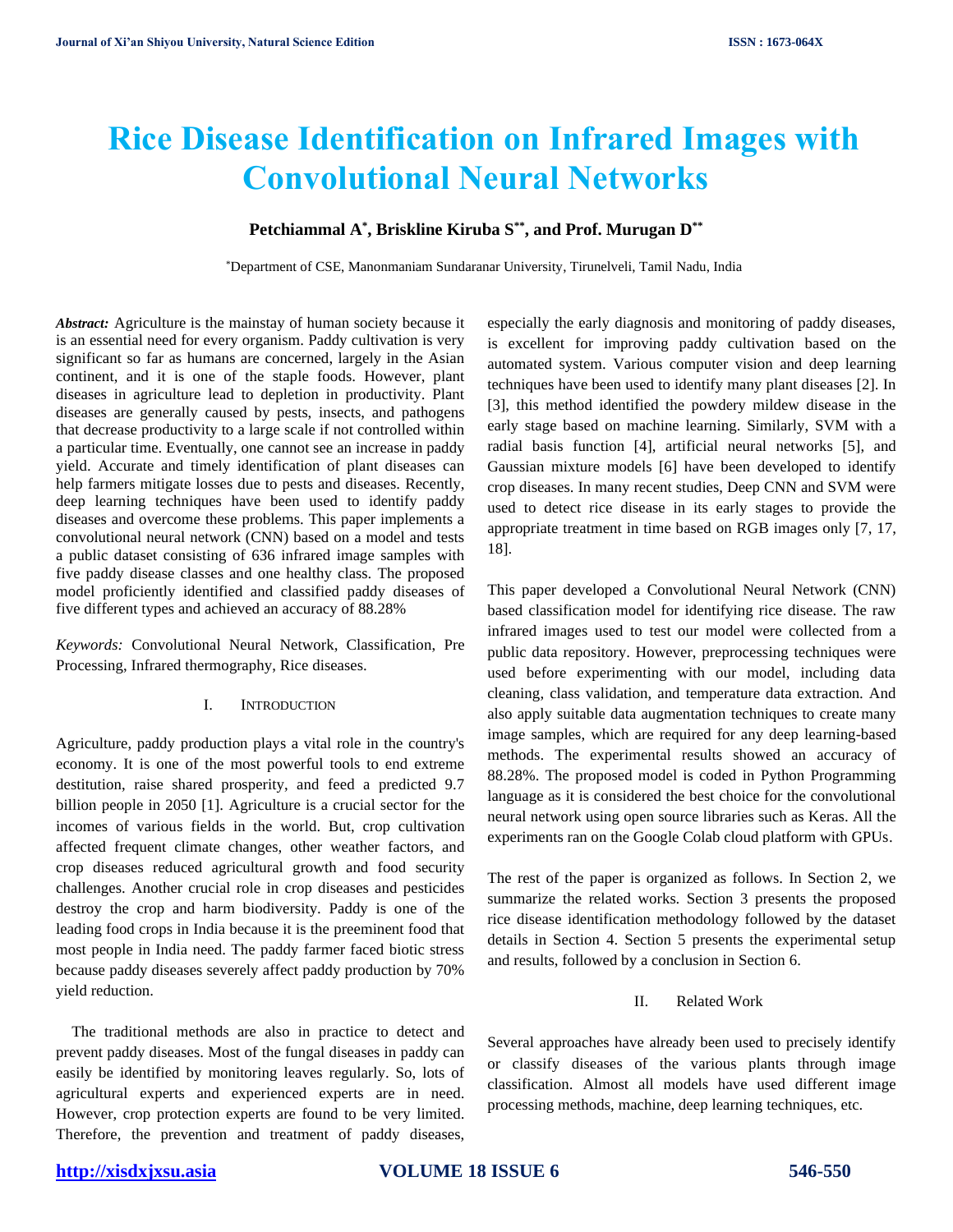In [8] proposed technique is used to identify paddy diseases from the infected area by using feature extraction based on data mining and images processing. In [9, 19] proposed technique detects the paddy disease by feature extraction based on an SVM classifier for image processing. In [10], the proposed model for region identification of rice diseases identified the diseases and identified the infected area using an image processing technique. Classification based on machine learning models like Naïve Bayes and Support Vector machines was used and classified into different categories. The Canny edge detection algorithm was used to track the edge and get the histogram value from images to identify the diseases. The model identified the crop diseases based on periodically monitoring the crop cultivated area [11]. In [12], this model has used Scale Invariant Feature Transform, which extracted the features from paddy images to identify the paddy disease and classify it. It has provided high accuracy with the help of SVM and K Nearest Neighbors classifiers.

Analyzed different image classification algorithms and presented detailed studies based on automated identification system techniques [13]. The proposed model, which follows a predictive approach, is used to improve paddy production and helps farmers get a high yield of paddy crops based on machine learning techniques like clustering and decision trees [14]. To automatically identify the disease in paddy leaves by using the extraction method of hybridized gray scale co-occurrence matrix, DWT and SIFT developed an approach based on image processing techniques. This paper has classified the disease and normal leaf based on the various classifiers like SVM, Naive Bayesian, Back propagation, and KNN [15]. This model used DCNN architectures to identify rice plant diseases and achieved high levels of classification accuracy [16]. Although, they did not use an Infrared thermal image of the paddy for classification. The study considers all these issues; we have presented the five most affected paddy diseases and healthy leaves image classification by CNN classifier, which gave higher accuracy.

#### III. Methodology

#### *A. Convolutional Neural Network architecture*

In this paper, we have developed a CNN-based model to perform automated paddy disease classification based on infrared thermal images. This work will be a promising one that fulfills the requirement of farmers in India with better machine language algorithms. The block diagram of the proposed CNN is shown in Fig.1. After extracting the temperature, it is given as input to the classification approaches and then it gives the accurate type of the diseases.



Fig.1. CNN architecture for Rice disease classification

We have used the Keras sequential API, where we added one layer at a time, starting from the input. The size and stride of the convolution determined the size of the output image. For instance, the  $3 \times 3$  kernel of convolution with stride 1, converts a  $3 \times 3$  image to a  $2 \times 2$  pixel. The convolution above is applied to the thermal image. Normal images have height, width, and depth. But, in thermal images it has four dimensions. In other words, they are four-dimensional, where the first two dimensions are width and height, the third is depth, and the fourth is the channel of temperature. In-depth refers to the different color components of the images: red, green, and blue. Hence, most images will begin with a depth of 3, but the fourth value will not be binary in thermal images. It will usually be between 0 and 255. Typically, it is assumed that convolution is applied to the depth and temperature of the image. So,  $3 \times 3$  convolutions are applied to an image of depth 3 and temperature 1 we have taken an input consisting of  $3 \times 3 \times 3 \times 1$  pixels.

The convolution output applied to a single input data will still be a single pixel. The result of the convolution applied to an entire three-dimensional image will be a two-dimensional image; this means that the image removed its third and fourth channels. Increased the number of conv2D layers to build a deeper model.

- 1) Increase the number of filters to learn more features.
- 2) Added dropout for regularization
- 3) Added more dense layers.

#### *B. Composition of the CNN model*

Our CNN model consists of five layers: the first part is the "input thermal image." Its first convolutional layer is filtered with 32 kernels of size  $3 \times 3$ . Then, a  $3 \times 3$  max-pooling layer is added after the first convolutional layer. The next convolutional layer contains 64 convolution kernels of size 3×3, and we have used a batch normalization layer to automatically standardize the inputs in a model and improve the accuracy and stability of neural networks. The next convolutional layer contains 64 convolution kernels of size  $3 \times 3$ , followed by a 2×2 maxpooling layer. This layer is used between Conv2D layers in CNN architecture for reducing the number of parameters and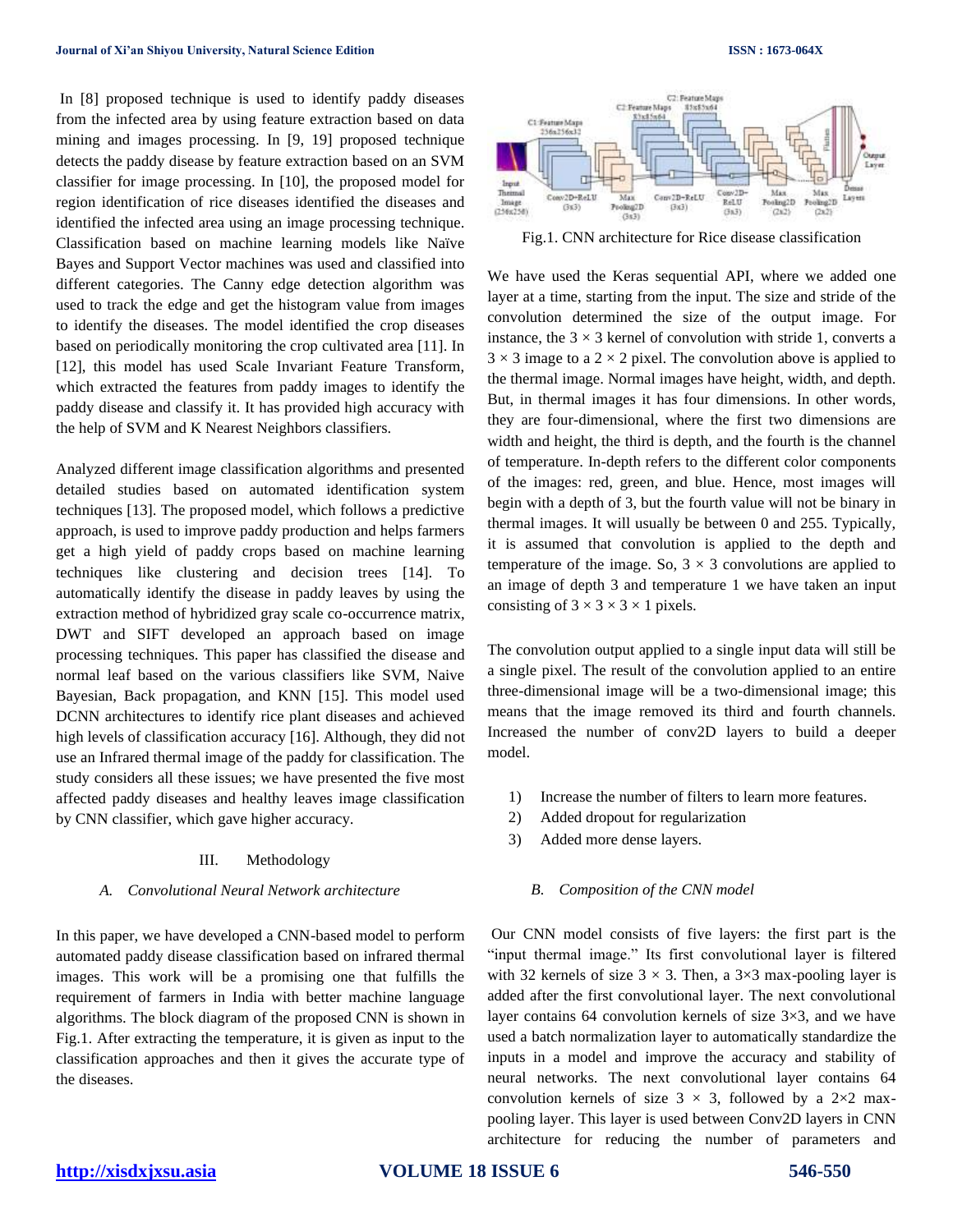computation time in the network, controlling over fitting by progressively reducing the spatial size of the network. After, added two convolutional layers containing 128 convolution kernels of size  $3 \times 3$  and a batch normalization layer. The last is composed of a max-pooling layer. Two dense connectivity strategies improve the usage efficiency of feature maps, enhancing the diagnostic performance for paddy leaf diseases and a 6-way Softmax layer.

## IV. DATA SET

We collected images of the disease of paddy plants from Kaggle. This dataset contains five different diseases of rice and one healthy leaf, which are the most commonly affected diseases in India and other countries. The total number of samples is 636. These images are captured by a thermal camera (FLIR E8). These are- Bacterial Leaf Blight, Blast, Brown spot, Leaf folder, Leaf spot, and Hispa are shown in Table 1.

Table 1: List of rice diseases and their description

| <b>Infected</b><br>Image | <b>Diseases Name</b>            | No. of samples | Affected areas                                                  |
|--------------------------|---------------------------------|----------------|-----------------------------------------------------------------|
|                          | <b>Bacterial</b> Leaf<br>Blight | 220            | Leaf                                                            |
|                          | <b>Blast</b>                    | 67             | Leaf and collar or neck<br>and node                             |
|                          | Leaf spot                       | 80             | Leaf                                                            |
|                          | Leaf folder                     | 34             | Roll leaves around their<br>bodies and feeds inside the<br>tube |
|                          | Hispa                           | 142            | The upper surface of the<br>leaf                                |

### *A. Thermal image preprocessing*

Deep learning-based image classification needs a lot of images to train the model. But it is not always possible to get a suitable image data set on that problem domain like a data set of paddy disease images. So, in image pre-processing steps, randomly transform the original IR images via a series of random translation rotations, etc., without reducing its quality from images and enhancing the quality of images.

#### *B. Image Data Augmentation*

Training CNNs requires substantial data. The more data CNNs have to learn, the more needed features they can obtain. Since the original paddy leaf image dataset collected in this study is insufficient, it is necessary to expand the dataset by different methods to distinguish the different disease categories. The deep learning neural network provides the capability to fit needed models using image data augmentation via the ImageDataGenerator class. A range of methods are used, as well as pixel scaling methods. Some ways followed are Image shifts, Image flips, mage rotations, Image brightness, and Image zoom.

#### V. EXPERIMENTAL SETUP AND RESULTS

After data augmentation and preprocessing, six hundred thirtysix included the paddy thermal images in the training set. Five common paddy leaf diseases were trained and classified. In the experiment, acquired training pictures were classified in advance and placed in the folder corresponding to the name of the disease category so that the respective names were taken as the category "labels." Before training, the weight decay was 0.0001 and used the Adam optimizer for iterations. After that was recorded with high accuracy at the epochs of 175, and the training model was saved. The code ran on Google Colab with Keras, TensorFlow, OpenCV, etc. Performance metrics are available to evaluate several performance metrics' paddy disease detection techniques. This chapter uses high detection accuracy to differentiate the number of classes correctly. The classification accuracy of the model was measured using the below formula.

$$
Accuracy = \frac{TP + TN}{TP + TN + FP + FN}
$$

Where TP is true positives, TN is true negatives, FP is false positives and FN is false negatives.

#### *A. Optimal model selection*

We have executed the proposed CNN model based on the epoch to select the best model. An epoch is a hyper parameter that defines a single pass through the complete training set when training a deep learning model. The highest accuracy of 88.28% was achieved by the proposed CNN model with 175 epochs using the augmented data set.

#### *B. Results and discussion*

The data is divided into two sets: training and testing. They evaluated the final stage ran on a Google Colab. We have collected a data set of images of paddy diseases, including the five most commonly affected diseases. We use 80% images (510) of our data set for the training stage to train the model. 126 images are separated, 20% of the testing data set. We observed both the training and validation accuracy. Since then, we have used epochs 175. Finally, the proposed model has achieved a prediction accuracy of 88.28% when epoch 175 that CNN works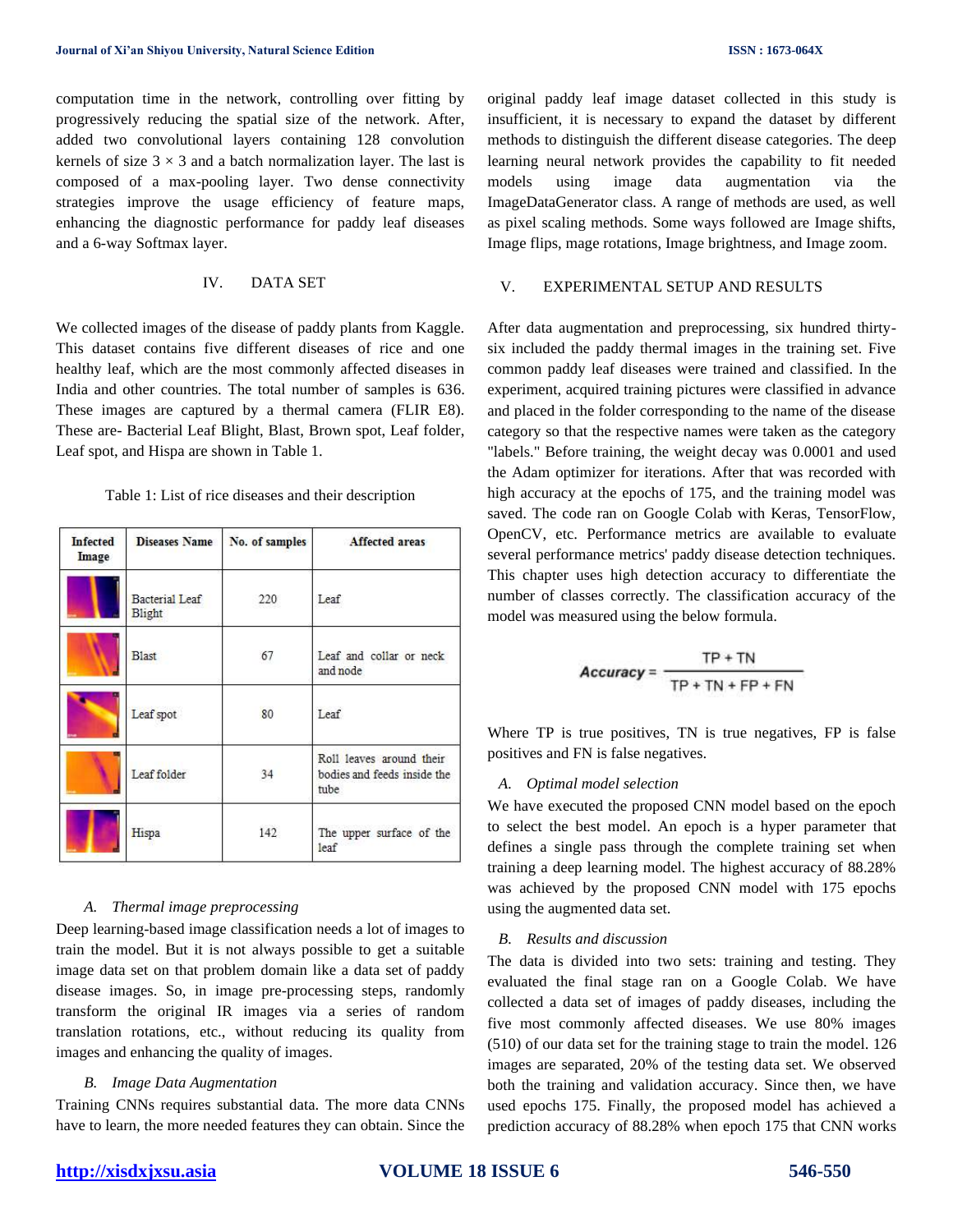well on a small data set for perfectly classifying an image due to its kernel trick. Therefore, CNN has been used in this proposed model. From Fig. 2 and 3, it can be observed that both the training and validation accuracy. Since then, we have set epochs 25 and 175.



Fig.2. Comparison of training and validation accuracy (when epochs 25)



Fig.3. Comparison of training and validation accuracy (when epochs 175)

#### VI. CONCLUSION

Identification and classification of paddy disease manually are impossible for farmers. It takes a lot of time and effort to identify diseases manually. Hence, we developed an effective approach to identify and classify the disease from the paddy plant image. In this paper, the proposed method is aimed to create an automated recognized system to classify images of paddy diseases through the execution of an AI. We have used five diseases of paddy plants which are the most affected diseases. Then we built an image data set of paddy diseases. 80% of the data set was used for training purposes, and we achieved 88.28% prediction accuracy in the training phase. This proposed identity system fruitfully classified 126 images of a test data set of paddy plant diseases. The main goal for future work will be to develop a complete design and will be compared with other epochs based on training and testing set. Second, the model will be compared with other deep learning models. Third, a large amount of the original paddy Infrared thermal image dataset will be used.

#### RESFERENCES

- 1) Worldbank, Agriculture, and food (2020). URL [https://www.worldbank.org/en/topic/agriculture/overvie](https://www.worldbank.org/en/topic/agriculture/overview) [w](https://www.worldbank.org/en/topic/agriculture/overview)
- 2) Singh, A., Ganapathysubramanian, B., Singh, A. K., & Sarkar, S. (2016). Machine learning for high-throughput stress phenotyping in plants. Trends in plant science, 21(2), 110-124.
- 3) Wspanialy, P., & Moussa, M. (2016). Early powdery mildew detection system for application in greenhouse automation. Computers and Electronics in Agriculture, 127, 487-494.
- 4) A. Camargo, J. Smith, An image-processing based algorithm to automatically identify plant disease visual symptoms, Biosystems engineering 102 (1) (2009) 9– 21.
- 5) Camargo, A., & Smith, J. S. (2009). An imageprocessing based algorithm to automatically identify plant disease visual symptoms. Biosystems engineering, 102(1), 9-21.
- 6) Casanova, J. J., O'Shaughnessy, S. A., Evett, S. R., & Rush, C. M. (2014). Development of a wireless computer vision instrument to detect biotic stress in wheat. Sensors, 14(9), 17753-17769.
- 7) Ferentinos, K. P. (2018). Deep learning models for plant disease detection and diagnosis. Computers and electronics in agriculture, 145, 311-318.
- 8) Rautaray, S. S., Pandey, M., Gourisaria, M. K., Sharma, R., & Das, S. (2020). Paddy crop disease prediction-A transfer learning technique. International Journal of Recent Technology and Engineering, 8(6), 1490-1495.
- 9) R. Rajmohan, M. Pajany, R. Rajesh, D. Raghuraman, U. Prabu, (208), "Crop Disease Identification using Deep Convolutional Neural Networks and SVM Classifier", International Journal of Pure and Applied Mathematics Vol. 118, No. 15
- 10) Barik, L. (208), "Survey on Region Identification of Rice Disease Using Image Processing", International Journal of Research and Scientific Innovation Vol. 5 Issue 1(2018)
- 11) Badage, A. (2018), "Crop Disease Detection using Machine Learning: Indian Agriculture", International Research Journal of Engineering and Technology Vol. 5 Issue. 9.
- 12) K. Jagan Mohan, K, Balasubramanian, M, Palanivel, S, (2016), "Detection and Recognition of Diseases from Paddy Plat Leaf", International Journal of Computer Applications Vol. 144 No. 12.
- 13) G Jayanthi, G, Archana, K.S, Saritha, A,(2017), "Analysis of Automatic Rice Disease Classification